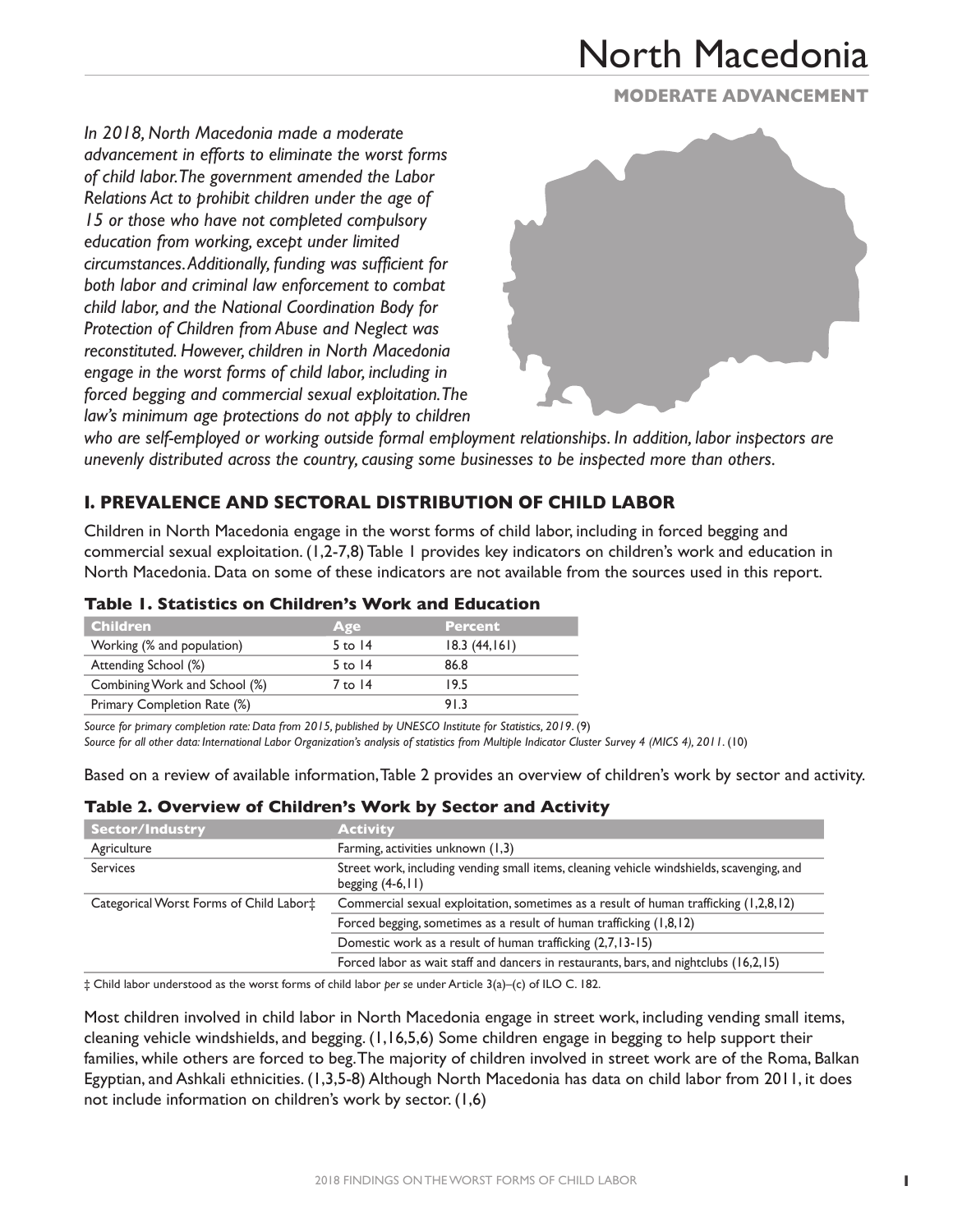## **MODERATE Advancement**

The majority of victims of child trafficking in North Macedonia are girls, between the ages of 12 to 18, who have been trafficked domestically for commercial sexual exploitation and forced labor in restaurants, bars, and nightclubs. (1,2,8,13,17) Roma girls, especially, are also trafficked for forced marriages in which they are subject to sexual and labor exploitation. (1,2,8,13,14,18)

Unaccompanied children from Afghanistan, Iraq, Iran, Syria, and other states continued to transit through the country, either legally or illegally, and were vulnerable to trafficking for labor and commercial sexual exploitation. (8,12,19,20) In 2018, the IOM identified 3,132 migrants transiting the country illegally, of which 20 percent were children and 8 percent unaccompanied. (2,20)

Increased government funding for textbooks and programs to eliminate barriers to education has increased school attendance rates among Roma children. (21-23) However, the government was unable to fully meet Roma children's need for teaching in Romani due to a shortage of qualified teachers, and the number of Romani children who complete school is still low. (17,23,24) Birth certification is sometimes required for attending school in North Macedonia, and some Roma children had difficulty accessing education due to a lack of birth registration and identity cards. (3,25,24) Classes for children with intellectual disabilities have disproportionately high numbers of Roma children due to discrimination, based in part on faulty screening procedures for assessing intellectual disabilities. (17,21)

## **II. Legal Framework for Child Labor**

North Macedonia has ratified all key international conventions concerning child labor (Table 3).

### **Table 3. Ratification of International Conventions on Child Labor**

|  | <b>Convention</b>                                                                          | <b>Ratification</b> |
|--|--------------------------------------------------------------------------------------------|---------------------|
|  | ILO C. 138, Minimum Age                                                                    |                     |
|  | ILO C. 182, Worst Forms of Child Labor                                                     |                     |
|  | UN CRC                                                                                     |                     |
|  | UN CRC Optional Protocol on Armed Conflict                                                 |                     |
|  | UN CRC Optional Protocol on the Sale of Children, Child Prostitution and Child Pornography |                     |
|  | Palermo Protocol on Trafficking in Persons                                                 |                     |

The government has established laws and regulations related to child labor (Table 4). However, gaps exist in North Macedonia's legal framework to adequately protect children from child labor, including the minimum age for work.

#### **Table 4. Laws and Regulations on Child Labor**

| <b>Standard</b>                                                                  | <b>Meets</b><br>International Age Legislation<br><b>Standards</b> |    |                                                                                                |
|----------------------------------------------------------------------------------|-------------------------------------------------------------------|----|------------------------------------------------------------------------------------------------|
| Minimum Age for Work                                                             | No.                                                               | 15 | Article 42 of the Constitution; Section 18 of the Labor Relations<br>Act (26,27)               |
| Minimum Age for Hazardous Work                                                   | Yes                                                               | 18 | Section 18 of the Labor Relations Act (27)                                                     |
| Identification of Hazardous Occupations<br>or Activities Prohibited for Children | Yes                                                               |    | Rulebook on the Minimum Occupational Safety and Health<br>Requirements for Young Workers (28)  |
| Prohibition of Forced Labor                                                      | Yes                                                               |    | Article 11 of the Constitution; Articles 418, 418-c, and 418-d of the<br>Criminal Code (26,29) |
| Prohibition of Child Trafficking                                                 | Yes                                                               |    | Articles 418-c and 418-d of the Criminal Code (29)                                             |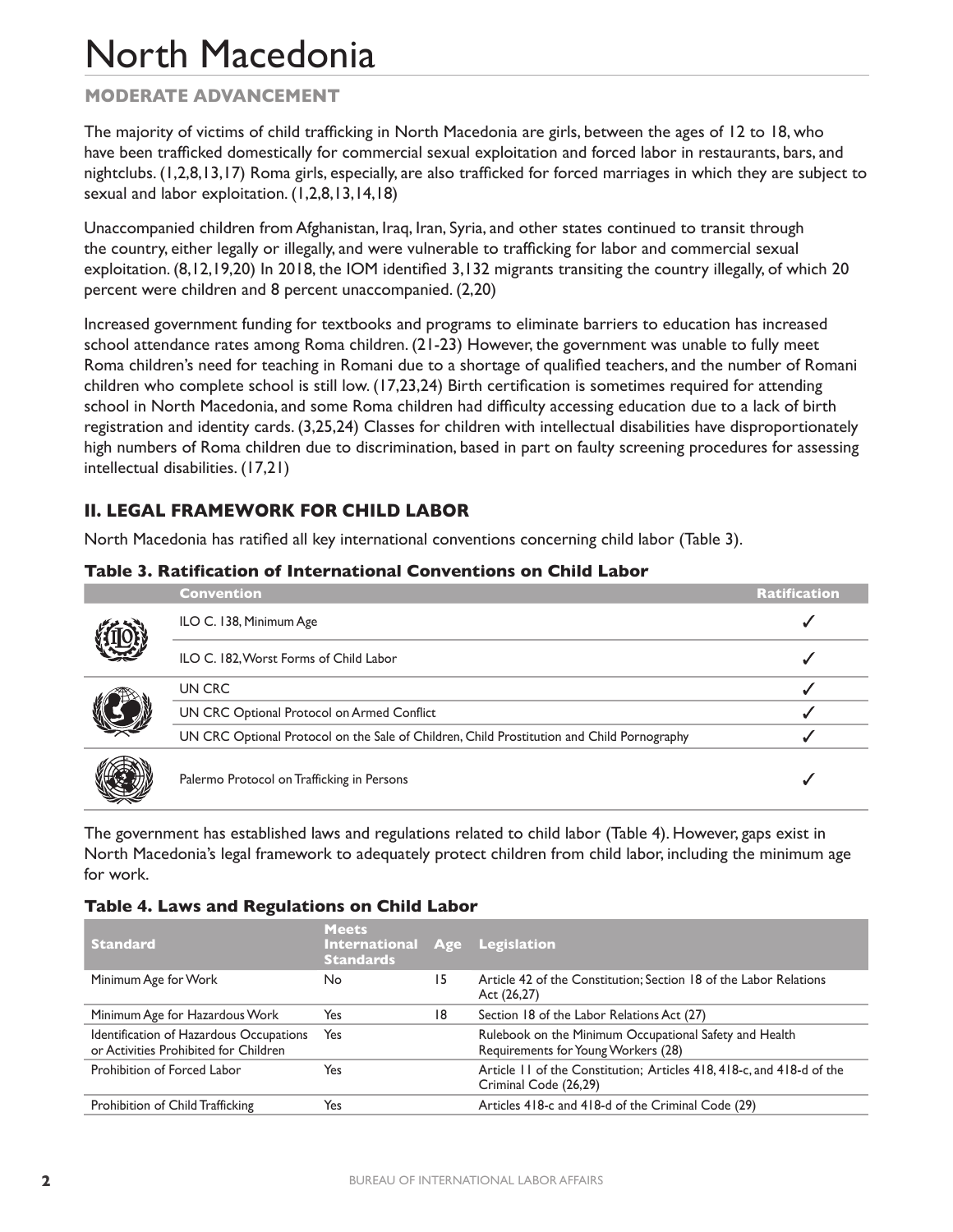## **MODERATE Advancement**

| <b>Standard</b>                                                          | <b>Meets</b><br><b>International</b><br><b>Standards</b> | Age | Legislation                                                                                                        |
|--------------------------------------------------------------------------|----------------------------------------------------------|-----|--------------------------------------------------------------------------------------------------------------------|
| Prohibition of Commercial Sexual<br><b>Exploitation of Children</b>      | Yes                                                      |     | Articles 190-193b of the Criminal Code (29)                                                                        |
| Prohibition of Using Children in Illicit<br><b>Activities</b>            | Yes                                                      |     | Article 12 of the Law on Child Protection (30)                                                                     |
| Minimum Age for Voluntary State<br><b>Military Recruitment</b>           | Yes                                                      | 18  | Article 62 of the Law on Defense (31)                                                                              |
| Prohibition of Compulsory Recruitment<br>of Children by (State) Military | $N/A^*$                                                  |     | Article 62 of the Law on Defense (31)                                                                              |
| Prohibition of Military Recruitment by<br>Non-state Armed Groups         | Yes                                                      |     | Articles 122, 322-a, and 404 of the Criminal Code (29)                                                             |
| <b>Compulsory Education Age</b>                                          | Yes                                                      | 16  | Articles 4, 5, 47, and 172 of the Law on Primary Education; Article 3 of<br>the Law on Secondary Education (32,33) |
| Free Public Education                                                    | Yes                                                      |     | Article 44 of the Constitution (26)                                                                                |

### **Table 4. Laws and Regulations on Child Labor (Cont.)**

\* No conscription (31)

In 2018, Parliament expanded protections for children in the Labor Relations Act. Now children under age 15 or children who have not completed compulsory education cannot work, except in activities that are legal, do not harm their education, health and safety, and for a specific number of hours. (27) During the reporting period, the government also passed amendments to the Law on Social Protection which, during 2018 and 2019, aims to facilitate access to allowances for children, including children with disabilities, establish preschools at the municipal levels, and promote inclusive education. (34-36)

The Criminal Code was amended to ensure children who committed crimes under duress while being trafficked will not be punished for such acts. (2,29,37)

However, the minimum age for work is not in compliance with international standards because the law's minimum age protections do not apply to children who are self-employed or working outside formal employment relationships. (5,27) In addition, because the minimum age for work is lower than the compulsory education age, children may be encouraged to leave school before the completion of compulsory education.

## **III. Enforcement of Laws on Child Labor**

The government has established institutional mechanisms for the enforcement of laws and regulations on child labor (Table 5). However, gaps exist within the operations of the Ministry of Labor and Social Policy (MLSP) that may hinder adequate enforcement of their child labor laws.

### **Table 5. Agencies Responsible for Child Labor Law Enforcement**

| <b>Organization/Agency</b>                    | <b>Role</b>                                                                                                                                                                                                                                                                                                                                                                                                                                                                                                                                                                                                                                                                                                                                                                                                       |
|-----------------------------------------------|-------------------------------------------------------------------------------------------------------------------------------------------------------------------------------------------------------------------------------------------------------------------------------------------------------------------------------------------------------------------------------------------------------------------------------------------------------------------------------------------------------------------------------------------------------------------------------------------------------------------------------------------------------------------------------------------------------------------------------------------------------------------------------------------------------------------|
| Ministry of Labor and Social<br>Policy (MLSP) | Works with the police to seek out street children in need of assistance and tracks cases of forced child<br>labor through the Department of Social Inclusion. (38,39) Registers complaints about hazardous child labor<br>and investigates children's participation in street work through 30 Centers for Social Work (CSWs) and the<br>Ombudsman's Office, which includes a special unit for the investigation of violations of child rights and refers<br>complaints to the State Labor Inspectorate. (3,5,11,40) When child labor is detected, the child is removed, put<br>under the care of a CSW, and interviewed by a social worker. The child is then either returned to their family<br>or taken to a safe house. (11) CSWs serve to counsel, educate, and assist victims of trafficking in persons. (3) |
| State Labor Inspectorate<br>(SLI)             | Enforces child labor laws and transmits cases of suspected criminal law violations to the Public Prosecutor.<br>Inspectors conduct a minimum of 60 target and compliant-based cases per month. (39,40)                                                                                                                                                                                                                                                                                                                                                                                                                                                                                                                                                                                                            |
|                                               |                                                                                                                                                                                                                                                                                                                                                                                                                                                                                                                                                                                                                                                                                                                                                                                                                   |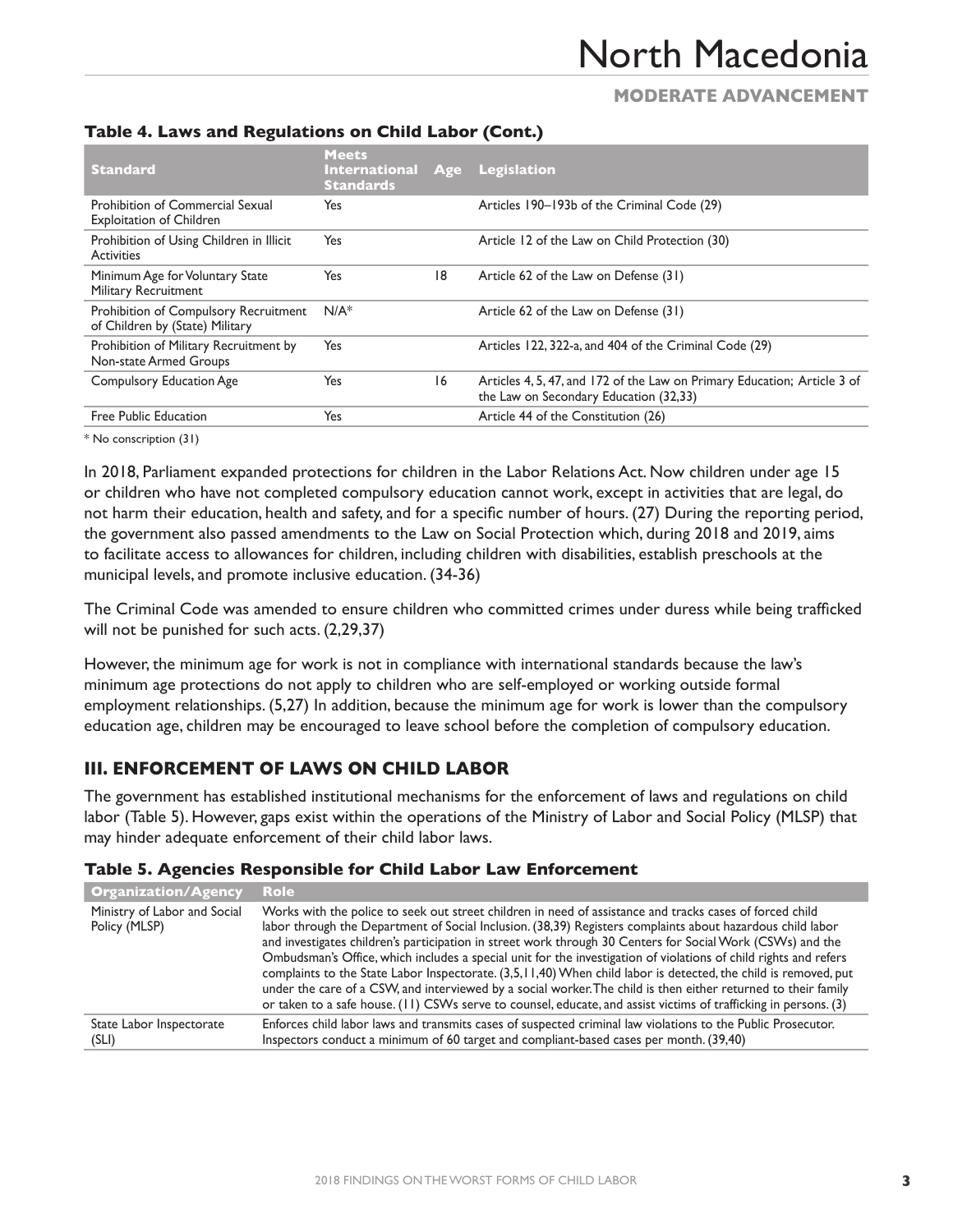## **MODERATE Advancement**

### **Table 5. Agencies Responsible for Child Labor Law Enforcement (Cont.)**

| <b>Organization/Agency</b>                   | <b>Role</b>                                                                                                                                                                                                                                                                                                                                                                                                                                                                                                                                                                                                                                                                             |
|----------------------------------------------|-----------------------------------------------------------------------------------------------------------------------------------------------------------------------------------------------------------------------------------------------------------------------------------------------------------------------------------------------------------------------------------------------------------------------------------------------------------------------------------------------------------------------------------------------------------------------------------------------------------------------------------------------------------------------------------------|
| Ministry of Interior (MOI)                   | Enforces laws related to hazardous child labor. Investigates cases of child trafficking, commercial sexual<br>exploitation, and the use of children in illicit activities through its special police unit for organized crime,<br>corruption, and human trafficking. (40) Mobile teams continued their operations throughout 2018 in<br>Skopje, Kumanovo, Tetovo, Bitola, and Gevgelija to identify street children and remove them from hazardous<br>situations. (1,17,19,41) In April 2018, an anti-human trafficking task force, established by the National<br>Commission for Trafficking in Persons and Illegal Migration, was established and operational with 53<br>members. (2) |
| <b>Public Prosecutor's Office</b>            | Prosecutes criminal law violations, including those involving the worst forms of child labor. (42) Has an<br>Organized Crime and Corruption Unit with four prosecutors dedicated to cases of child abuse and the worst<br>forms of child labor. The Skopje Basic Prosecutor's Office has eight prosecutors for child abuse cases. (15,43)                                                                                                                                                                                                                                                                                                                                               |
| Office of the National<br>Referral Mechanism | Refers potential cases of child victims of human trafficking to law enforcement authorities for investigation and<br>refers potential victims to social services. (38,43)                                                                                                                                                                                                                                                                                                                                                                                                                                                                                                               |

#### *Labor Law Enforcement*

In 2018, labor law enforcement agencies in North Macedonia took actions to combat child labor (Table 6). However, gaps exist within the operations of the MLSP that may hinder adequate labor law enforcement, including human resource allocation.

#### **Table 6. Labor Law Enforcement Efforts Related to Child Labor**

| <b>Overview of Labor Law Enforcement</b>                                           | 2017        | 2018             |
|------------------------------------------------------------------------------------|-------------|------------------|
| Labor Inspectorate Funding                                                         | Unknown (3) | $$2,000,000$ (1) |
| Number of Labor Inspectors                                                         | 74 (3)      | 54(1)            |
| Inspectorate Authorized to Assess Penalties                                        | Yes $(3)$   | Yes $(1)$        |
| Initial Training for New Labor Inspectors                                          | Yes $(3)$   | Yes $(1)$        |
| Training on New Laws Related to Child Labor                                        | Yes $(3)$   | Yes $(1)$        |
| <b>Refresher Courses Provided</b>                                                  | Yes $(3)$   | Yes $(1)$        |
| Number of Labor Inspections Conducted                                              | 16, 459(41) | 11,324(1)        |
| Number Conducted at Worksite                                                       | 16, 459(41) | 11,324(1)        |
| Number of Child Labor Violations Found                                             | 0(3)        | 0(1)             |
| Number of Child Labor Violations for Which Penalties Were Imposed                  | N/A         | 0(1)             |
| Number of Child Labor Penalties Imposed that Were Collected                        | Unknown (3) | 0(1)             |
| Routine Inspections Conducted                                                      | Yes $(3)$   | Yes $(1)$        |
| Routine Inspections Targeted                                                       | Yes $(3)$   | Yes $(1)$        |
| Unannounced Inspections Permitted                                                  | Yes $(3)$   | Yes $(1)$        |
| Unannounced Inspections Conducted                                                  | Yes $(3)$   | Yes $(1)$        |
| <b>Complaint Mechanism Exists</b>                                                  | Yes $(3)$   | Yes $(1)$        |
| Reciprocal Referral Mechanism Exists Between Labor Authorities and Social Services | Yes $(3)$   | Yes $(1)$        |

North Macedonia's State Labor Inspectorate (SLI) is responsible for enforcing all labor laws, including laws on child labor, in all sectors of the formal economy and can assess fines at any point of the inspection. (3) While the SLI does not have a specific strategy for conducting inspections, unannounced inspections in all sectors are permitted, including on legally-registered private farms. (6,44) Inspectors can also inspect private homes and farms with a valid warrant. (3)

All labor inspectors received trainings on labor laws, including on child labor. The Council of Europe trained 44 labor inspectors, Ministry of Interior officials, mobile teams, and social workers on building the capacity for identification, assistance, and referrals of victims of human trafficking. (2,17) In addition, the National Commission for Trafficking in Persons and Illegal Migration (National Trafficking in Persons Commission) trained labor inspectors and social workers from 30 Centers for Social Work (CSWs) on human trafficking for the purposes of labor exploitation. (2,17)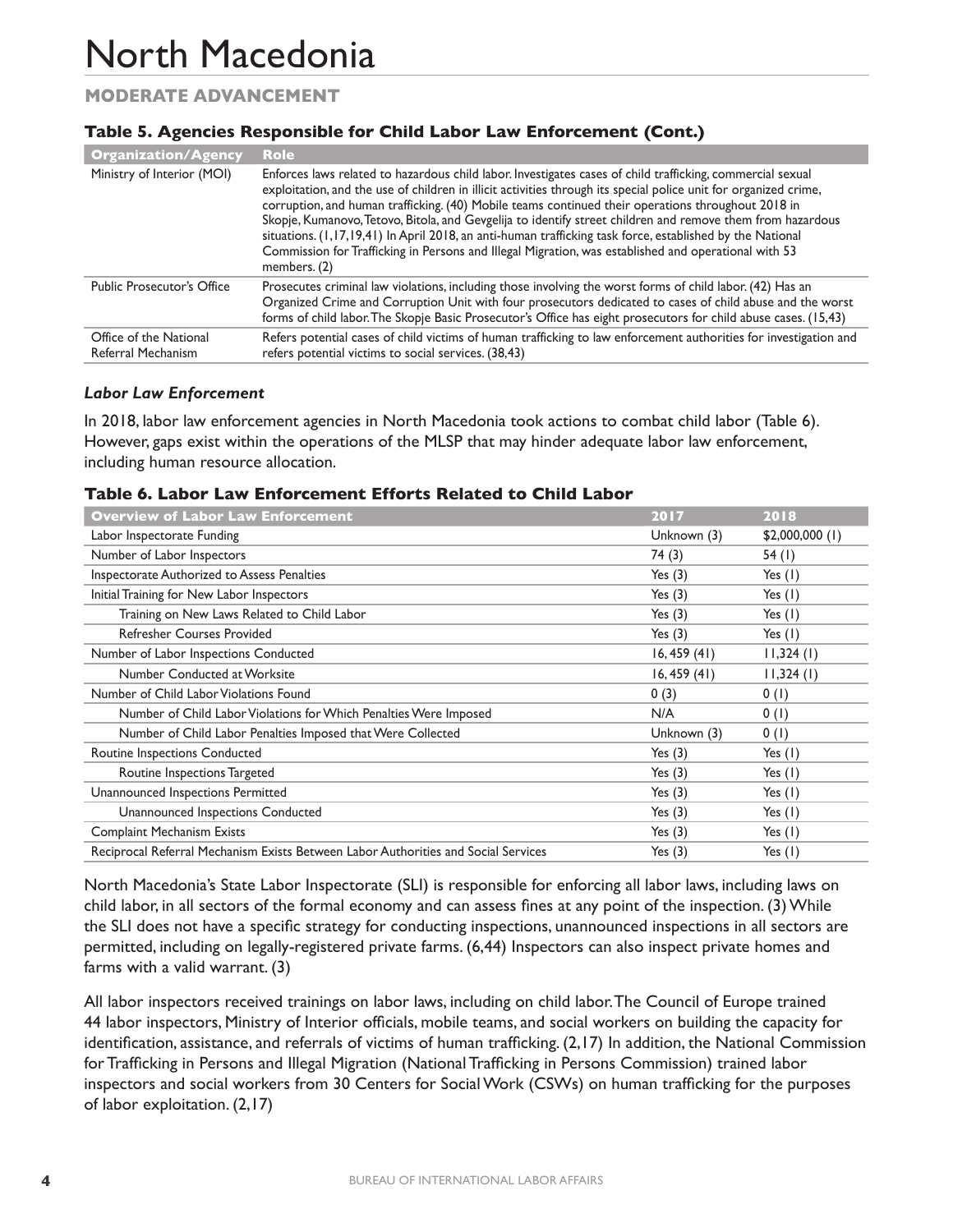## **MODERATE Advancement**

During the reporting period, the number of labor inspectors decreased from 74 to 54 due to a large number of retirements. (1) While funding was considered sufficient for inspectors to perform their regular duties, government officials reported that the number of labor inspectors is insufficient to cover all of the formal businesses in the country, and some businesses are inspected more often than others because of the uneven distribution of inspectors throughout the country. (1) In addition, sources reported that labor inspectors did not consistently identify victims of human trafficking properly. (2,17)

As in previous years, the MLSP lacks a central database; however, inspection results are disseminated throughout relevant departments within the MLSP. (17)

### *Criminal Law Enforcement*

In 2018, criminal law enforcement agencies in North Macedonia took actions to combat child labor (Table 7). However, gaps exist within the operations of the criminal enforcement agencies that may hinder adequate criminal law enforcement, including investigation planning.

| <b>Overview of Criminal Law Enforcement</b>                                           | 2017         | 2018        |
|---------------------------------------------------------------------------------------|--------------|-------------|
| Initial Training for New Criminal Investigators                                       | Yes $(3)$    | Yes $(1)$   |
| Training on New Laws Related to the Worst Forms of Child Labor                        | $N/A$ (22)   | Yes $(1)$   |
| <b>Refresher Courses Provided</b>                                                     | Yes $(3)$    | Yes $(17)$  |
| Number of Investigations                                                              | Unknown (22) | 7(2)        |
| Number of Violations Found                                                            | 2(3)         | 6(1)        |
| Number of Prosecutions Initiated                                                      | 3(12)        | Unknown (1) |
| Number of Convictions                                                                 | 0(3)         | 2(2)        |
| Imposed Penalties for Violations Related to The Worst Forms of Child Labor            | 0(23)        | 14(23)      |
| Reciprocal Referral Mechanism Exists Between Criminal Authorities and Social Services | Yes $(3)$    | Yes (1)     |

#### **Table 7. Criminal Law Enforcement Efforts Related to Child Labor**

In North Macedonia, legal requirements mandate that public prosecutors receive a 24-month training on child labor, including on forced child labor, child trafficking, the recruitment and use of child soldiers, and the use of children in illicit activities. (17) Police investigators receive trainings yearly, when new legislation is passed, and refresher trainings. (1) During the reporting period, judges and prosecutors received trainings on various forms of human trafficking, including for labor exploitation. In addition, the Organization for Security and Co-operation in Europe provided a training on human trafficking guidelines for police officers, prosecutors, and judges. (17) Police officers also received specialized trainings on human trafficking along migrant routes and identification of vulnerable populations. (2)

Investigators and prosecutors worked together to convict four separate individuals in two different cases in 2018 for trafficking of children for sexual and labor exploitation. (2)

In 2018, criminal investigators reported sufficient resources to adequately perform their investigations. (1) However, sources reported that border agents were unable to properly identify victims of human trafficking and proper coordination was lacking at the local municipal levels. (2,17) In addition, referral of cases between the National Referral Mechanism, CSWs, and police lacked coordination. (2)

## **IV. Coordination of Government Efforts on Child Labor**

The government has established mechanisms to coordinate its efforts to address child labor (Table 8). However, gaps exist that hinder the adequate coordination of efforts to address child labor, including efficacy in accomplishing mandates.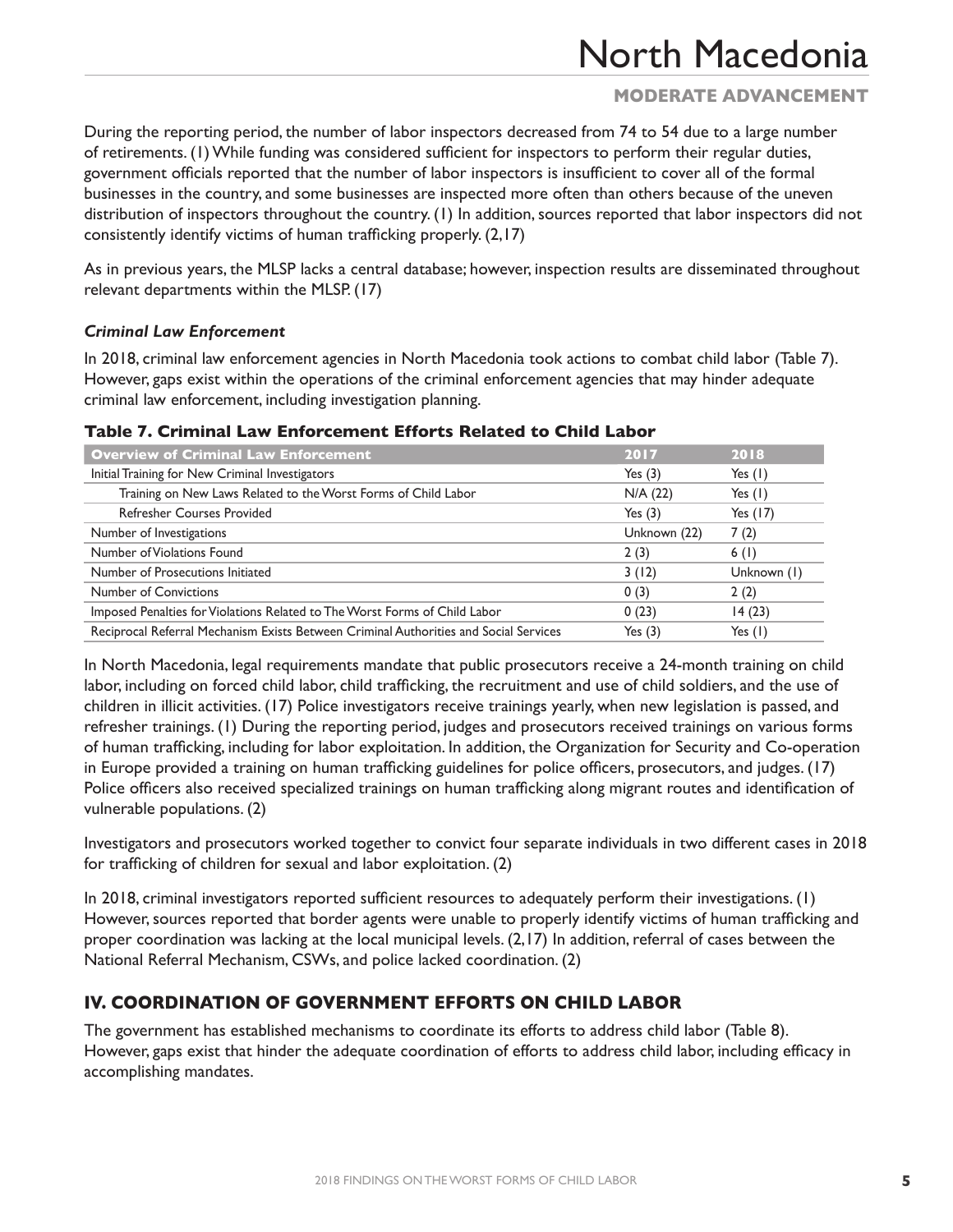## **MODERATE Advancement**

|                                                                                                                               | LAMIC OF ITCL I TECHNITISHIS CO GOOD MINACC GOVERNMENT ENDI CS ON GINNA EAMOR                                                                                                                                                                                                                                                                                                                                                                        |
|-------------------------------------------------------------------------------------------------------------------------------|------------------------------------------------------------------------------------------------------------------------------------------------------------------------------------------------------------------------------------------------------------------------------------------------------------------------------------------------------------------------------------------------------------------------------------------------------|
| <b>Coordinating Body</b>                                                                                                      | <b>Role &amp; Description</b>                                                                                                                                                                                                                                                                                                                                                                                                                        |
| National Coordination Body<br>for Protection of Children<br>from Abuse and Neglect                                            | Oversees implementation of the National Action Plan for Prevention and Countering Abuse and Neglect of<br>Children. Led by MLSP. (1) Comprises representatives from other ministries, civil society, WHO, and UNICEF<br>country offices. (1,3,45) Reconstituted and met in 2018 with an increased focus on child labor abuse and<br>coordination among government agencies. Completed a report. (1,17,23)                                            |
| National Commission for<br>Trafficking in Persons and<br>Illegal Migration (National<br>Trafficking in Persons<br>Commission) | Coordinates the work of all institutions involved in combating human trafficking. Led by the National Anti-<br>Trafficking in Persons Coordinator with 14 representatives from 9 governmental institutions under the<br>MOI. (2,3,40) Includes the Sub-Committee for the Fight Against Trafficking in Children, which serves as an<br>advisory body to the National Trafficking in Persons Commission on all forms of child trafficking. (2,7,40,46) |

#### **Table 8. Key Mechanisms to Coordinate Government Efforts on Child Labor**

In 2018, the National Commission for the Protection of the Rights of Children was disbanded due to inactivity. (1,17)

In 2018, the National Trafficking in Persons Commission held quarterly meetings and provided guidance to local anti-human trafficking commissions to implement their local action plans, among other activities. However, sources reported that the local commissions needed to build their capacity to adequately combat human trafficking. (2)

## **V. Government Policies on Child Labor**

The government has established policies related to child labor (Table 9). However, policy gaps exist that hinder efforts to address child labor, including implementing a new national child labor action plan.

| <b>Policy</b>                                                                               | <b>Description</b>                                                                                                                                                                                                                                                                                                                                                                                                                                                                  |
|---------------------------------------------------------------------------------------------|-------------------------------------------------------------------------------------------------------------------------------------------------------------------------------------------------------------------------------------------------------------------------------------------------------------------------------------------------------------------------------------------------------------------------------------------------------------------------------------|
| National Action Plan against<br>Trafficking in Persons and<br>Illegal Migration (2017-2020) | Focuses on preventing human trafficking by reducing the vulnerability of at-risk populations, improves<br>identification of victims, and increases efforts to combat human trafficking for forced labor, including forced<br>child begging. (3,12,47) Active in 2018. (1,17)                                                                                                                                                                                                        |
| National Strategy for the<br>Fight Against Poverty and<br>Social Exclusion (2010-2020)      | Addresses social protection, social inclusion, health, education, and employment of children. (40) Aims to<br>increase birth registration for Roma and other minorities, expand patrol services to identify and support<br>street children, and improve the provision of social services for children involved in street work and begging.<br>Implemented by the MLSP. (40,48)                                                                                                      |
| National Action Plan for<br>Education (2016-2020) <sup>+</sup>                              | Aims to expand inclusive education and improve education for the Roma community. Seeks to increase the<br>number of Roma students in preschools and elementary schools and decrease the number of Roma students<br>in primary schools for children with special needs. (49) Includes a Strategy for 2018-2025. (17,50) In 2018,<br>enrolled approximately 510 Roma children in schools and introduced a system to monitor the development of<br>children with disabilities. (51-53) |

#### **Table 9. Key Policies Related to Child Labor**

† Policy was approved during the reporting period.

During the reporting period, the government added funding specifications to the goals in the National Strategy and National Action Plan against Trafficking in Persons and Illegal Migration (2017–2020). (1) The funding allocations will help hold the responsible ministries accountable for combating child trafficking. (1) The government also passed the National Action Plan for Coordination of Children from Abuse and Neglect (2019- 2021) in 2019. (23)

Research was unable to determine whether activities were undertaken to implement the National Strategy for the Fight Against Poverty and Social Exclusion (2010–2020). (17)

Although the Government of North Macedonia has adopted policies aimed to combat child trafficking, research found no evidence of a policy on other worst forms of child labor. The National Coordination of Children from Abuse and Neglect is preparing a 5-year strategy to protect children from violence. (23)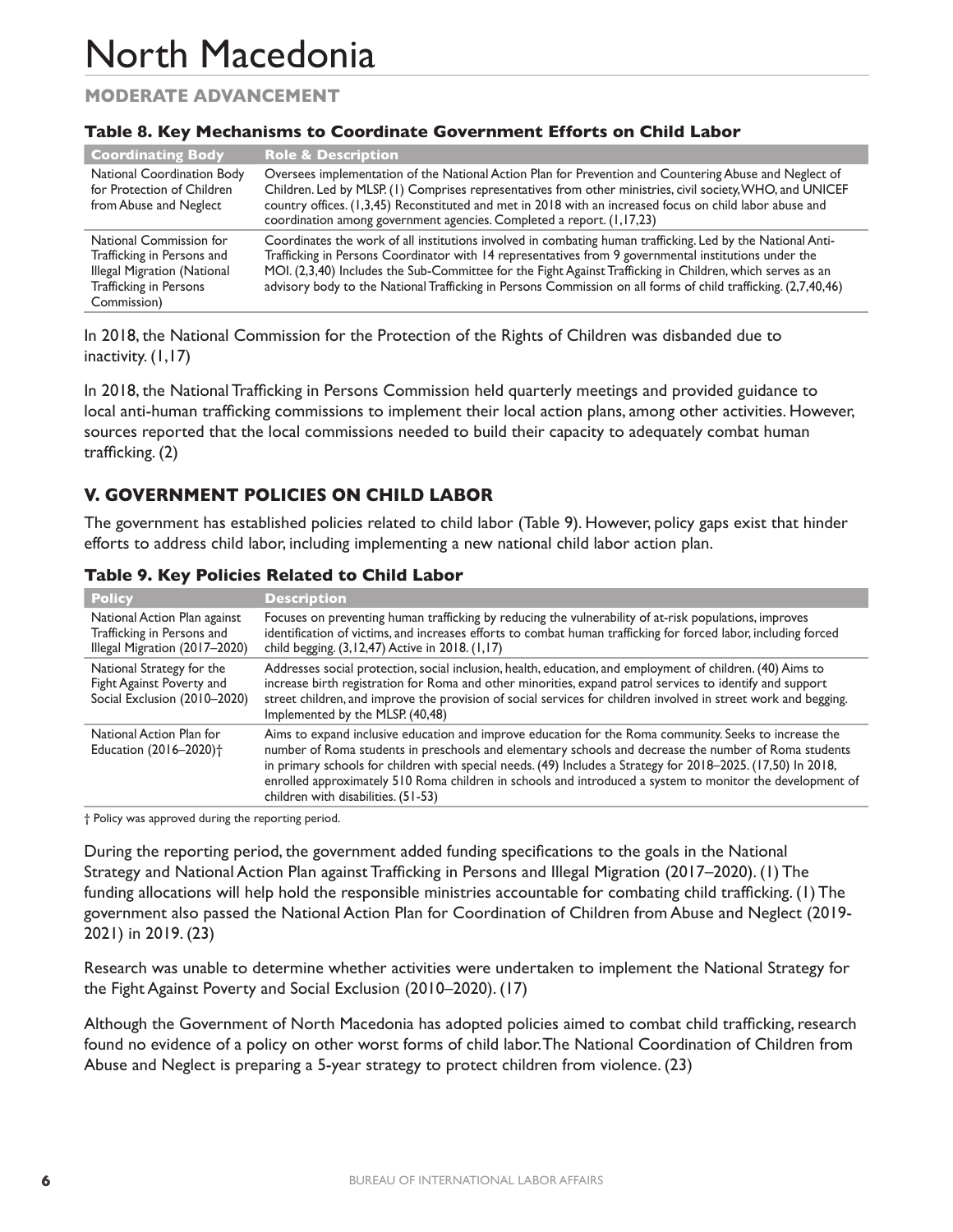## **VI. Social Programs to Address Child Labor**

In 2018, the government funded and participated in programs that include the goal of eliminating or preventing child labor (Table 10). However, gaps exist in these social programs, including funding and adequacy of programs to address the full scope of the problem.

| <b>Program</b>                                                                                                      | <b>Description</b>                                                                                                                                                                                                                                                                                                                                                                                                                                                                                                                                           |
|---------------------------------------------------------------------------------------------------------------------|--------------------------------------------------------------------------------------------------------------------------------------------------------------------------------------------------------------------------------------------------------------------------------------------------------------------------------------------------------------------------------------------------------------------------------------------------------------------------------------------------------------------------------------------------------------|
| MLSP Day Centers, Shelter,<br>and Social Worker Trainings†                                                          | Operates 2 day centers that can accommodate 60 children and partially funds 2 other centers, operated by<br>NGOs, that can accommodate 80 children. (3, 11, 54) Supports a transit center for street children. (54) Runs<br>an ongoing program to instruct foster families on how to accommodate child trafficking victims. (11) In 2018,<br>increased the number of foster families. (1) Provides counseling, education, and assistance with registration<br>documents to street children and child human trafficking victims at 30 CSW facilities. (14,40) |
| "Red Button" Hotline                                                                                                | MOI-operated website application to report child abuse, human trafficking, hate crimes, or violence. Created<br>to improve identification and timely referral of human trafficking cases, especially among migrants. (2) Active in<br>2018. (17)                                                                                                                                                                                                                                                                                                             |
| Center for Victims of Human<br>Trafficking and Transit<br>Center for Foreign Victims of<br>Trafficking <sup>+</sup> | MLSP funds and NGO Open Gate/La Strada operates the Center for Victims of Human Trafficking shelter<br>that provides housing, basic services, and reintegration services to victims. (17) The MOI supports the Transit<br>Center for Foreign Victims of Trafficking, operated by NGOs. (1,3,55) In 2018, MLSP increased funding to the<br>Center for Victims of Human Trafficking and 31 individuals were provided with assistance. (17)                                                                                                                     |
| <b>UNICEF Projects</b>                                                                                              | UNICEF partners with the government and NGOs to provide projects for child protection, detection<br>and referral of child victims of violence, and educational integration of vulnerable children, including Roma<br>and migrant children. (17) These projects include the Program for the Protection of Children Against<br>Violence (2016–2020), the UNICEF Country Program (2016–2020), and the Home for Every Child Program.<br>$(11, 17, 56, 57)$ Active in 2018. (17)                                                                                  |
| Inclusion of Roma Children in<br>Preschool Education <sup>+</sup>                                                   | MLSP project implemented in cooperation with the Roma Education Fund and 19 government units. Part of<br>the 2014–2020 Roma Strategy. (41,58) Aims to support the integration of Roma children by increasing the<br>number of Roma children in preschool. (3,11) MLSP, MOI, and Ministry of Justice are all part of the project<br>work plan. (59) Held workshops for teachers in 2018. (1,23)                                                                                                                                                               |
| <b>Educational Seminars for</b><br>Roma Students and Teachers                                                       | Provides educational seminars to Roma students, teachers, and NGOs on the associated risks of forced<br>marriages between minors. (1) The program continued its activities in 2018. (1)                                                                                                                                                                                                                                                                                                                                                                      |

#### **Table 10. Key Social Programs to Address Child Labor**

† Program is funded by the Government of North Macedonia.

‡ The government had other social programs that may have included the goal of eliminating or preventing child labor. (1,2,60-62)

Programs funded by donors typically were not continued by the government after funding expired. (11,7,19,23) Also, day centers and other programs have not reduced child begging or the number of children on the streets, especially among Roma children, suggesting that existing programs were insufficient in combating child labor. (3,11,19,22,23,59)

#### **VII. Suggested Government Actions to Eliminate Child Labor**

Based on the reporting above, suggested actions are identified that would advance the elimination of child labor in North Macedonia (Table 11).

| Table II. Suggested Government Actions to Eliminate Child Labor |  |  |  |  |
|-----------------------------------------------------------------|--|--|--|--|
|-----------------------------------------------------------------|--|--|--|--|

| Area            | <b>Suggested Action</b>                                                                                                                                                            | Year(s)<br><b>Suggested</b> |
|-----------------|------------------------------------------------------------------------------------------------------------------------------------------------------------------------------------|-----------------------------|
| Legal Framework | Ensure that labor law protections apply to all children, including self-employed children and children<br>working outside formal employment relationships.                         | $2015 - 2018$               |
|                 | Raise the minimum age for work to the age up to which education is compulsory.                                                                                                     | 2018                        |
| Enforcement     | Ensure that labor inspections are conducted equally throughout the country to promote compliance<br>with child labor laws in all geographical regions through a specific strategy. | $2017 - 2018$               |
|                 | Provide labor inspectors with an electronic system to record and share data on inspections with the<br>entity receiving the citation, and publish the information.                 | $2009 - 2018$               |
|                 | Ensure law enforcement agencies proactively identify child trafficking victims and border agents<br>coordinate to properly identify victims of human trafficking.                  | $2015 - 2018$               |
|                 | Publish information on the total number of prosecutions initiated for criminal law enforcement.                                                                                    | 2018                        |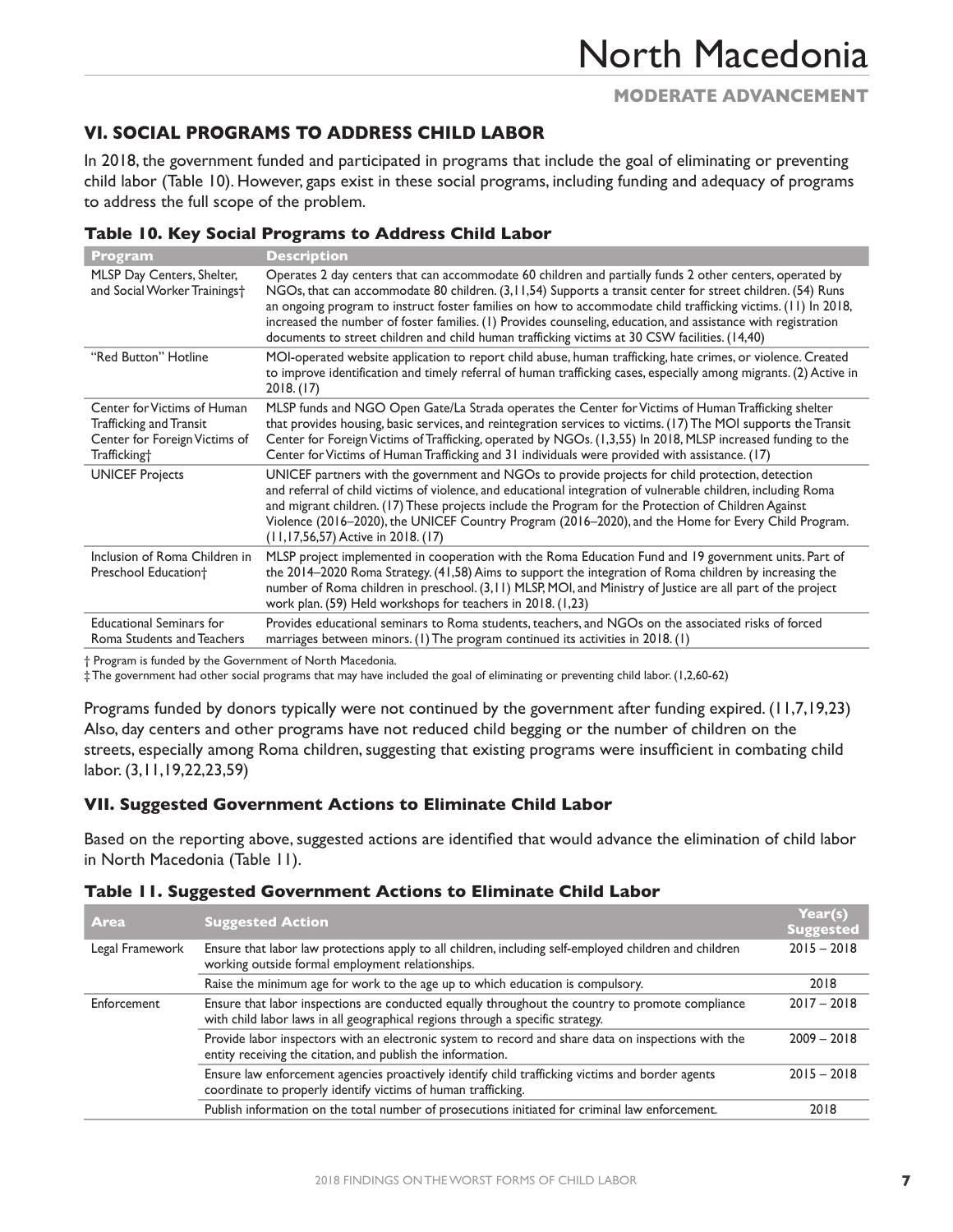## **MODERATE Advancement**

### **Table 11. Suggested Government Actions to Eliminate Child Labor (Cont.)**

| <b>Area</b>            | <b>Suggested Action</b>                                                                                                                                                                                                                                                                                               | Year(s)<br><b>Suggested</b> |
|------------------------|-----------------------------------------------------------------------------------------------------------------------------------------------------------------------------------------------------------------------------------------------------------------------------------------------------------------------|-----------------------------|
| Coordination           | Ensure that police, social workers from the Centers for Social Work, and National Referral Mechanism<br>coordinate properly when referring cases of child labor.                                                                                                                                                      | 2018                        |
|                        | Build the capacity of local commissions to adequately combat human trafficking.                                                                                                                                                                                                                                       | 2018                        |
| Government<br>Policies | Ensure that the National Strategy for the Fight Against Poverty and Social Exclusion is active.                                                                                                                                                                                                                       | 2018                        |
|                        | Create and implement a National Action Plan on Child Labor.                                                                                                                                                                                                                                                           | $2017 - 2018$               |
| Social Programs        | Conduct research to determine the activities carried out by children engaged in child labor, including<br>those in street work and those subjected to commercial sexual exploitation                                                                                                                                  | $2013 - 2018$               |
|                        | Reduce barriers to education by increasing the number of teachers who can provide education in the<br>Romani language and eliminate the practice of placing Romani children in schools for children with<br>intellectual disabilities based on ethnicity. Make additional efforts to register Roma children at birth. | $2014 - 2018$               |
|                        | Increase funding dedicated to combating child labor, and ensure that child beggars are taken off the<br>streets permanently.                                                                                                                                                                                          | $2015 - 2018$               |

#### **References**

- 1 U.S. Embassy- Skopje. Reporting. January 15, 2019.
- 2 U.S. Embassy- Skopje. Reporting. March 1, 2019.
- 3 U.S. Embassy- Skopje. Reporting. January 12, 2018.
- 4 Marusic, Sinisa Jakov. North Macedonia to Put Child Beggars Into Care. balkaninsight.com, March 7, 2014. http://www.balkaninsight.com/en/article/macedonia-steps-up-protectionof-children.
- U.S. Embassy- Skopje. Reporting. January 22, 2016.
- 6 Vathi, Zana. Research Report: Children and Adolescents Engaged in Street Work in the Former Yugoslav Republic of Macedonia: Mobilities, Vulnerabilities, Resiliencies. Budapest: Mario Project, 2015. http://terredeshommes.hu/library/children-and-adolescents-engaged-instreet-work-in-the-former-yugoslav-republic-of-macedonia-mobilitiesvulnerabilities-resiliences/7228.
- 7 U.S. Embassy- Skopje. Reporting. February 12, 2016.
- 8 U.S. Department of State. Trafficking in Persons Report- 2019: North Macedonia. Washington, DC. June 20, 2019. https://www.state.gov/reports/2019-trafficking-in-persons-report-2/ north-macedonia/.
- 9 UNESCO Institute for Statistics. Gross intake ratio to the last grade of primary education, both sexes (%). March 16, 2019. For more information, please see "Children's Work and Education Statistics: Sources and Definitions" in the Reference Materials section of this report. http://data.uis.unesco.org/.
- 10 ILO. Analysis of Child Economic Activity and School Attendance Statistics from National Household or Child Labor Surveys. Original data from Multiple Indicator Cluster Survey 4, 2011. Analysis received March 12, 2019. Please see "Children's Work and Education Statistics: Sources and Definitions" in the Reference Materials section of this report.
- 11 U.S. Embassy- Skopje. Reporting. January 13, 2017.
- 12 U.S. Embassy- Skopje. Reporting. February 18, 2018.
- 13 Group of Experts on Action Against Trafficking in Human Beings. Report Concerning the Implementation of the Council of Europe Convention on Action Against Trafficking in Human Beings by "the former Yugoslav Republic of Macedonia." Strasbourg: Council of Europe, June 17, 2014. https://rm.coe.int/1680631ee1.
- 14 U.S. Embassy- Skopje. Reporting. February 24, 2015.
- 15 U.S. Embassy- Skopje official. Email communication to USDOL official. February 2, 2016.
- 16 U.S. Department of State. Trafficking in Persons Report- 2018: North Macedonia June 28, 2018. https://www.state.gov/reports/2018-trafficking-in-persons-report/ macedonia/.
- 17 U.S. Embassy- Skopje official. Email communication to USDOL official. March 19, 2019.
- 18 UN Committee on the Elimination of Discrimination against Women. Periodic Reports of States Parties due in 2017: The former Yugoslav Republic of Macedonia, Prepared by Government of the former Yugoslav Republic of Macedonia, Article 18 of the Convention on the Elimination of All Forms of Discrimination against Women. June 13, 2017. http://tbinternet.ohchr.org/\_layouts/treatybodyexternal/Download. aspx?symbolno=CEDAW/C/MKD/6&Lang=en.
- 19 U.S. Embassy- Skopje. Reporting. February 10, 2017.
- 20 IOM. New Data on Population Movements in the Western Balkans. February 21, 2019. https://rovienna.iom.int/story/new-data-population-movements-westernbalkans.
- 21 U.S. Department of State. Country Reports on Human Rights Practices-2016: North Macedonia. Washington, DC. March 3, 2017. https://www.state.gov/reports/2016-country-reports-on-human-rightspractices/macedonia/.
- 22 U.S. Embassy- Skopje official. Email communication to USDOL official. May 9, 2018.
- 23 U.S. Embassy- Skopje official. Email communication to USDOL official. July 9, 2019.
- 24 U.S. Department of State. Country Reports on Human Rights Practices-2018: North Macedonia. Washington, DC. March 13, 2019. https://www.state.gov/wp-content/uploads/2019/03/NORTH-MACEDONIA-2018-HUMAN-RIGHTS-REPORT.pdf.
- 25 Coordinamento Delle Organizzazioni per Il Servizio Volontario. Inclusion of dropout and improvement of the equality of education of Roma children in primary school. 2015. http://www.cosv.org/inclusion-of-dropout-and-improvement-of-thequality-of-education-of-roma-children-in-primary-school-2/?lang=en.
- 26 Government of North Macedonia. Constitution of the Republic of Macedonia. Enacted: September 8, 1991. https://www.sobranie.mk/content/Odluki USTAV/UstavSRSM.pdf.
- 27 Government of North Macedonia. Labour Relations Act, No. 167/15. Enacted: 1993.

http://www.mtsp.gov.mk/content/pdf/zakoni/ZRO Precisten 74-15.pdf. 28 Government of North Macedonia. Rulebook on the minimum

- occupational safety and health requirements for young workers. Enacted: October 15, 2012. http://www.ilo.org/dyn/natlex/docs/ELECTRONIC/93806/109806 /F-526659420/MKD-93806.pdf.
- 29 Government of North Macedonia. Republic of Macedonia Criminal Code. Enacted: November 1, 1996. http://www.pravdiko.mk/wp-content/uploads/2013/11/Krivichenzakonik-integralen-prechisten-tekst.pdf.